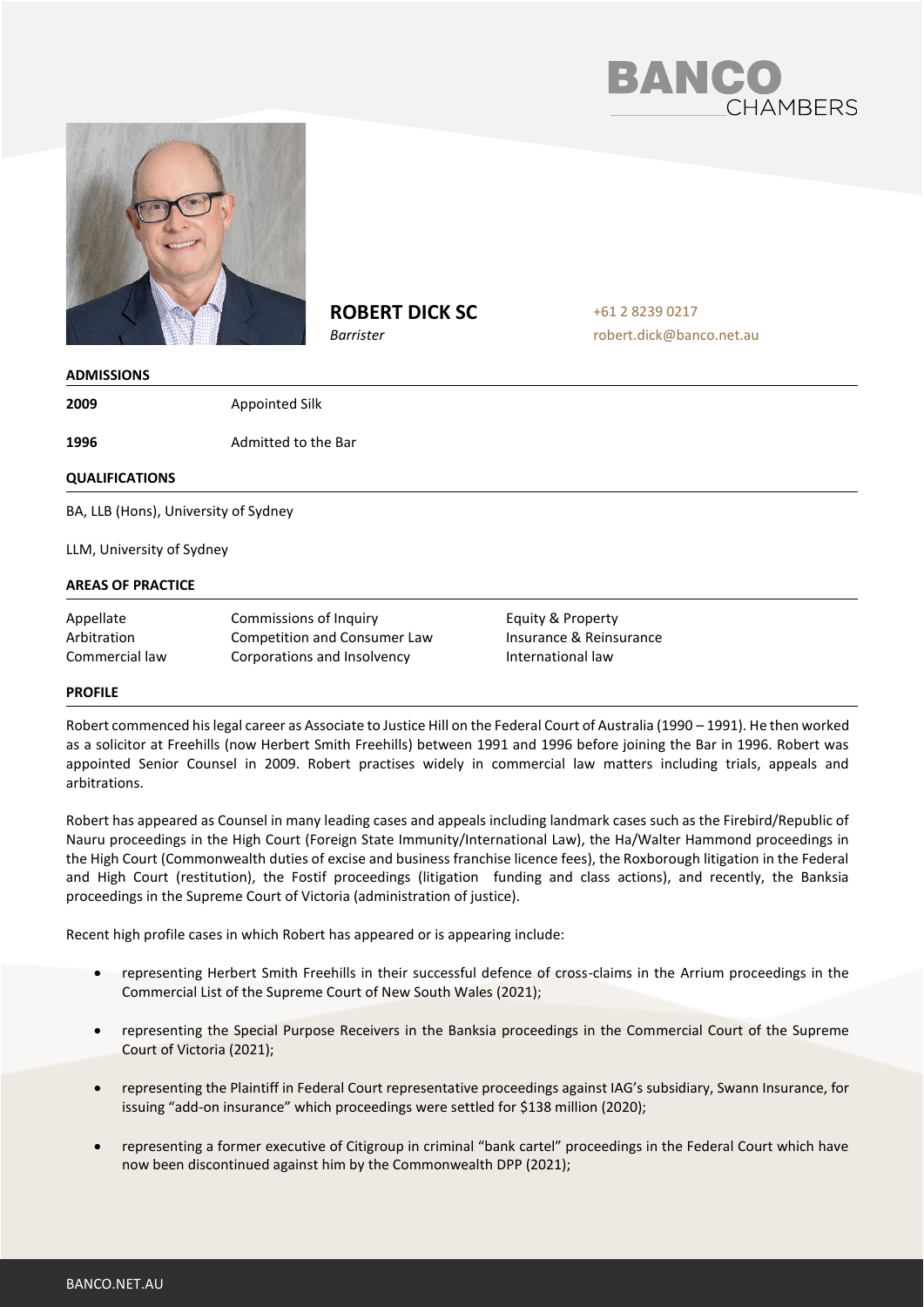

- representing Woodside Petroleum in an appeal in the Court of Appeal of Western Australia involving complex contract law issues (2021);
- representing Toyota in Federal Court representative proceedings (2021).
- representing entities in the Johnson and Johnson group of companies in Federal Court representative proceedings (2021).
- representing Qantas in a complex contractual dispute in the Commercial List of the Supreme Court of New South Wales (2021).

Robert has also appeared in a number of major Commissions of Inquiry including the Royal Commission into Misconduct in the Banking, Superannuation and Financial Services Industries, the ICAC public hearings for Operations Jasper and Acacia and the Equine Influenza Inquiry; and in significant Public Examinations such as the One Tel and Arrium examinations.

### **SELECTED APPEALS**

*Elliott v Lindholm* [2020] VSCA 260 (Court of Appeal, Supreme Court of Victoria, apprehended bias, recusal).

*Australian Funding Partners Ltd v Botsman & Ors* [May 2019] (High Court – Special Leave from Supreme Court of Victoria, Court of Appeal).

*Tecnicas Reunidas SA v Andrew* [2018] NSWCA 192 (Court of Appeal, Solicitors – Retainer - Injunction).

*Jaeger v Bendigo and Adelaide Bank Ltd* [2018] NSWCA 116 (Court of Appeal, Equity – Choses in action – assignment – loan).

*Re Tiaro Coal Ltd (in liq)* [2018] NSWCA (Court of Appeal, Practice and Procedure – Corporations Rules – Originating Process – Set aside).

*Weir Services Australia Pty Ltd v Axa Corporate Solutions Assurance* [2018] NSWCA 100 (Court of Appeal, Insurance – Damage – Liability).

*Kawasaki Heavy Industries Ltd v Laing O'Rourke Australia Construction Pty Ltd* [2017] NSWCA 291 (Court of Appeal, Contract – Insurance Bonds - Injunctions).

*Bonham v Iluka Resources Ltd* (2017) 252 FCR 58 (Full Federal Court, Preliminary Discovery).

*Bennett v Gennacker Pty Ltd* [2016] NSWCA 89 (Court of Appeal, statutory construction)

*Firebird Global Master Fund II Ltd v Republic of Nauru* [2015] HCA 43 (High Court); [2014] NSWSC 1358 (first instance); and on appeal to the NSW Court of Appeal [2014] NSWCA 360; and Court of Appeal stay application [2014] NSWCA 375.

*EPS Constructions Pty Ltd v Mass Holdings Pty Ltd* [2015] NSWCA 317 (Court of Appeal, Formation of Commercial Contract).

*Australian Vintage Ltd v Belvino Investments No. 2 Pty Ltd* [2015] NSWCA 275 (Court of Appeal, Construction of Commercial Lease).

*Golden Mile Property Investments Pty Ltd (in liq) v Cudgegong Australia Pty Ltd* [2015] NSWCA 1000 (Court of Appeal, Corporations Act 2001 - equity and real property).

*Sydney Water Corporation v McGrath* [2014] NSWCA 197 (Court of Appeal, Insolvency - Reinsurance).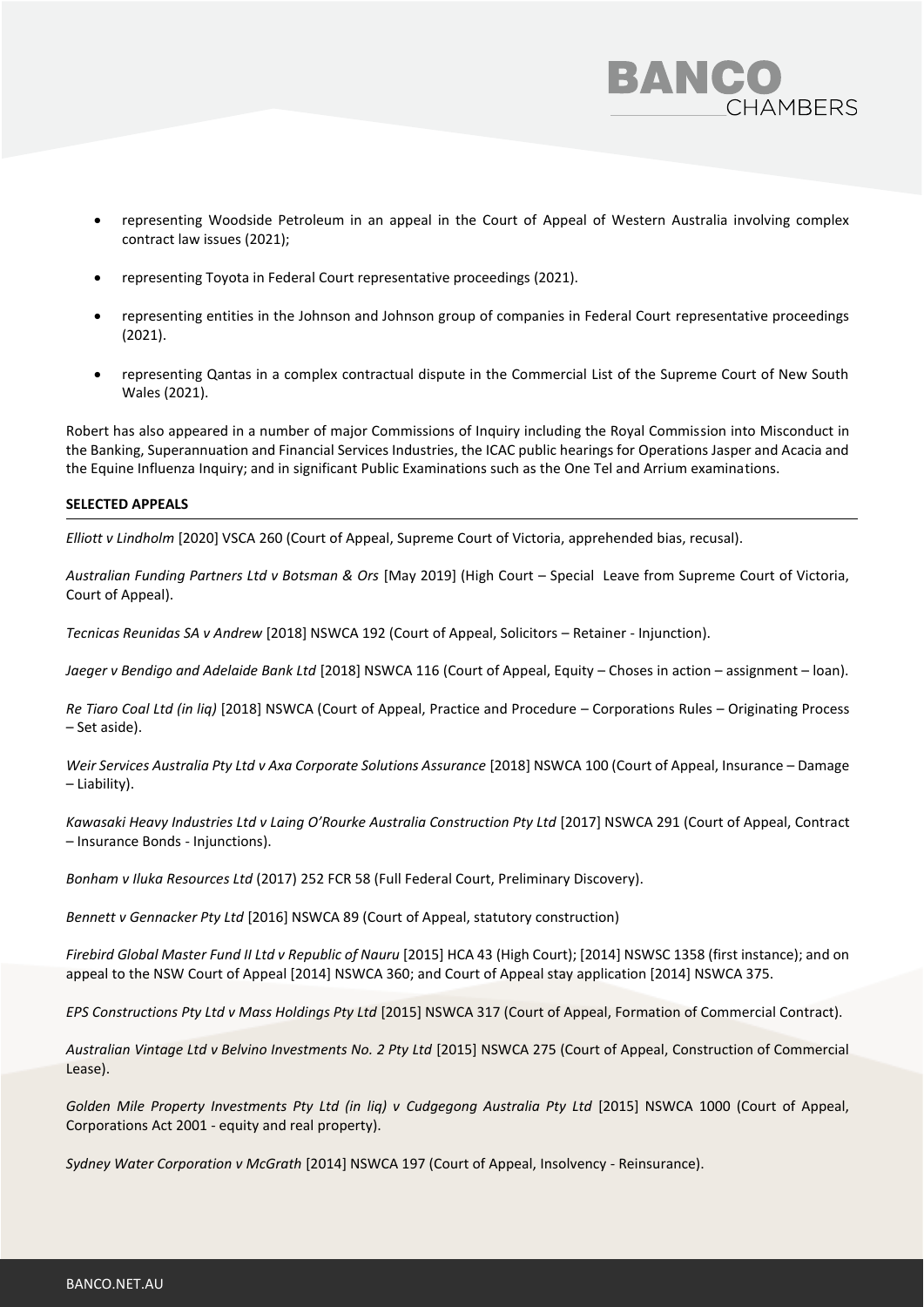

*DSG Holdings Australia Pty Ltd v Helenic Pty Ltd* [2014] NSWCA 96 (Court of Appeal, Deed of Company Arrangement - Insolvency).

*Hare v Van Brugge* [2013] NSWCA 74 (Court of Appeal, Real Property - Easements and Fixtures).

*OneSteel Manufacturing Pty Ltd v Bluescope Steel (AIS) Pty Ltd* (2013) 85 NSWLR 1 (Court of Appeal, Contract construction – Sale of Goods).

## **RECENT TRIALS, ARBITRATIONS AND OTHER APPEARANCES**

*Bolitho v Banksia Securities Ltd (No. 18) (Remitter)* [2021] VSC 666 (Supreme Court of Victoria, Administration of Justice, Remedies).

*Anchorage Capital Master Offshore Ltd v Sparkes (No. 3); Bank of Communications Co Ltd v Sparkes (No. 2)* [2021] NSWSC 1025 (Supreme Court, Insolvency, construction of finance documents, Negligence, Misleading or Deceptive Conduct).

*Commonwealth DPP v Citigroup Global Markets Australia Pty Ltd* [2021] FCA 757 (Federal Court, Criminal Law, Indictment).

*Lenthall v Westpac Banking Corp (No. 3)* [2021] FCA 1004 (Federal Court, Settlement Approval Application).

*Asirifi-Otchere v Swann Insurance (Aust) Pty Ltd (No. 3)* [2020] FCA 1885 (Federal Court, Representative Proceedings, Settlement Approval Application, Settlement Common Fund Order).

*Bolitho v Banksia Securities (No 11)* [2020] VSC 567 (Supreme Court of Victoria, Apprehended bias, Recusal).

*Angelis v Pemba Capital Partners Fund I Partnership, LP & Ors* [2019] NSWSC 1646, 1753, 1759, 1878 (Supreme Court, Construction of Commercial Contracts).

*Bolitho v Banksia Securities Ltd (No. 6)* [2019] VSC 653 (Supreme Court of Victoria, Role of Court Contradictor, Amicus Curiae, Privilege).

*Australian Prudential Regulation Authority v Kelaher* [2019] FCA 1521 (Federal Court, Corporations, Duties and Liabilities of Officers, Trustees, Conflict of Interest, Superannuation).

*Asirifi-Otchere v Swann Insurance (Aust) Pty Ltd* [2019] FCA 1500 (Federal Court, Representative Proceedings, Litigation Funding).

*Bolitho v Banksia Securities Ltd (No. 5)* [2019] VSC 554 (Supreme Court of Victoria, Representative Proceedings, Approval of Settlement Distribution Scheme).

*Bendigo and Adelaide Bank Ltd v Russo* [2019] NSWSC 661 (Supreme Court, Contracts, Agency, Powers of Attorney).

*Beaumont v Peel* [2019] NSWSC 465 (Supreme Court, Corporations, Receivers).

*Hera Resources Pty Ltd v Gekko Systems Pty Ltd* [2019] NSWSC 37 (Supreme Court, Evidence, Client Legal Privilege).

Lead Counsel for APRA in the Royal Commission into Misconduct in the Banking, Superannuation and Financial Services Industries (2018).

Appearing for Examinees in Arrium Public Examinations in Supreme Court of New South Wales (2018).

Australian Insolvency Group v LCM Litigation Investment Fund No 1 [2018] NSWSC 1571 (Supreme Court, Summary Dismissal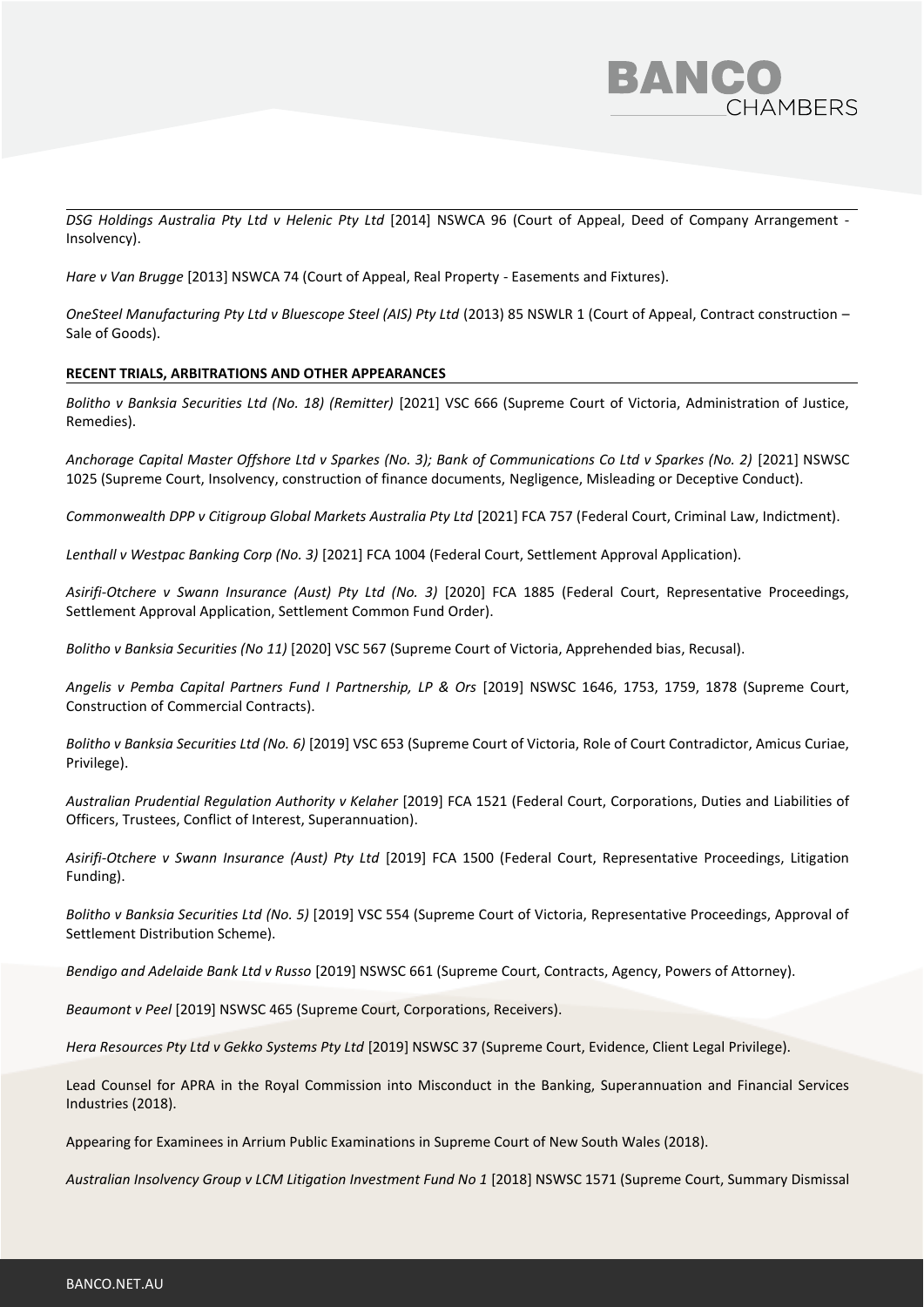

– Estoppel – Anshun Estoppel).

*Generic Health Pty Ltd v Wyeth* [2018] (Federal Court Patents – Invalidity -Undertaking as to Damages – Causation – Damages).

*Swiss Re International SE v Simpson* (2018) NSWSC 233 (Supreme Court, Misleading or Deceptive conduct – Damages).

*Tiaro Coal Ltd (in liq), Re* [2018] NSWSC 828 (Supreme Court, Practice and Procedure – Originating Process – Set aside).

*Beaumont v Peel* [2018] NSWSC 95 (Supreme Court, Corporations - Oppression).

*Tecnicas Reunidas SA v Andrew* [2018] NSWSC 645 (Supreme Court, Solicitors – Retainer – Injunction)

*Jones v Treasury Wine Estates Ltd* [2017] FCA 296 (Class Actions – Class closure and related orders).

Kennedy Miller Mitchell Films Pty Ltd v Warner Bros Feature Production Pty Ltd [2017] NSWSC 1526 (Supreme Court, Arbitration – Stay – Proceedings).

*Simonetta v Spotless Group Holdings Ltd* [2017] FCA 1071 (Class Action – Discontinuance – Fair and Reasonable).

Weir Services Australia Pty Ltd v AXA Corporate Solutions Assurance 2018, [2017] NSWSC 259 (Supreme Court, Insurance – Damages – Breach of Contract).

*Re Banksia Securities Ltd (in liq) (Recs and Mgrs Apptd)* [2017] NSWSC 540 (Special Purpose Receivers – Remuneration).

*Admark Property Group Pty Ltd (in liq) v GJ Building and Contracting Pty Ltd* [2017] NSWSC 118 (Supreme Court, Contempt - Sentencing).

Commercial Arbitration proceedings involving building and construction disputes under Commercial Arbitration Act 2010 (November – December 2016, February 2017).

*Stanford v DePuy International Ltd (No. 6)* [2016] FCA 1452 (Federal Court, Representative Proceeding, Application for court approval of settlement under s. 33V Federal Court of Australia Act 1976).

*Re Keystone Group Holdings Pty Ltd (Recs and Mgrs Apptd) (Admins Apptd)* [2016] NSWSC 1604 (Supreme Court - Voluntary Administration - Corporations Act 2001).

*Lynch v Cash Converters Personal Finance Pty Ltd* [2016] FCA 1536 (Federal Court, Practice and Procedure, Amendment).

PAYCE Consolidated Ltd; In the matter of PAYCE Consolidated Ltd (No. 2) [2016] FCA 1413 (Federal Court, Scheme of Arrangement).

PAYCE Consolidated Ltd; In the matter of PAYCE Consolidated Ltd (No. 1) [2016] FCA 1412 (Federal Court, Scheme of Arrangement).

*Re Application of South Australian Council of Social Service Inc.* [2016] ACOMPT 8 (Australian Competition Tribunal, National Electricity Law).

*Hopkins v AECOM Australia Pty Ltd (No. 7)* [2016] FCA 234 (Federal Court – pleading and evidence issues – class action).

*KGD Investments Pty Ltd v Placard Holdings Pty Ltd* [2015] VSC 712 (Supreme Court of Victoria, Company law, oppression, dividends).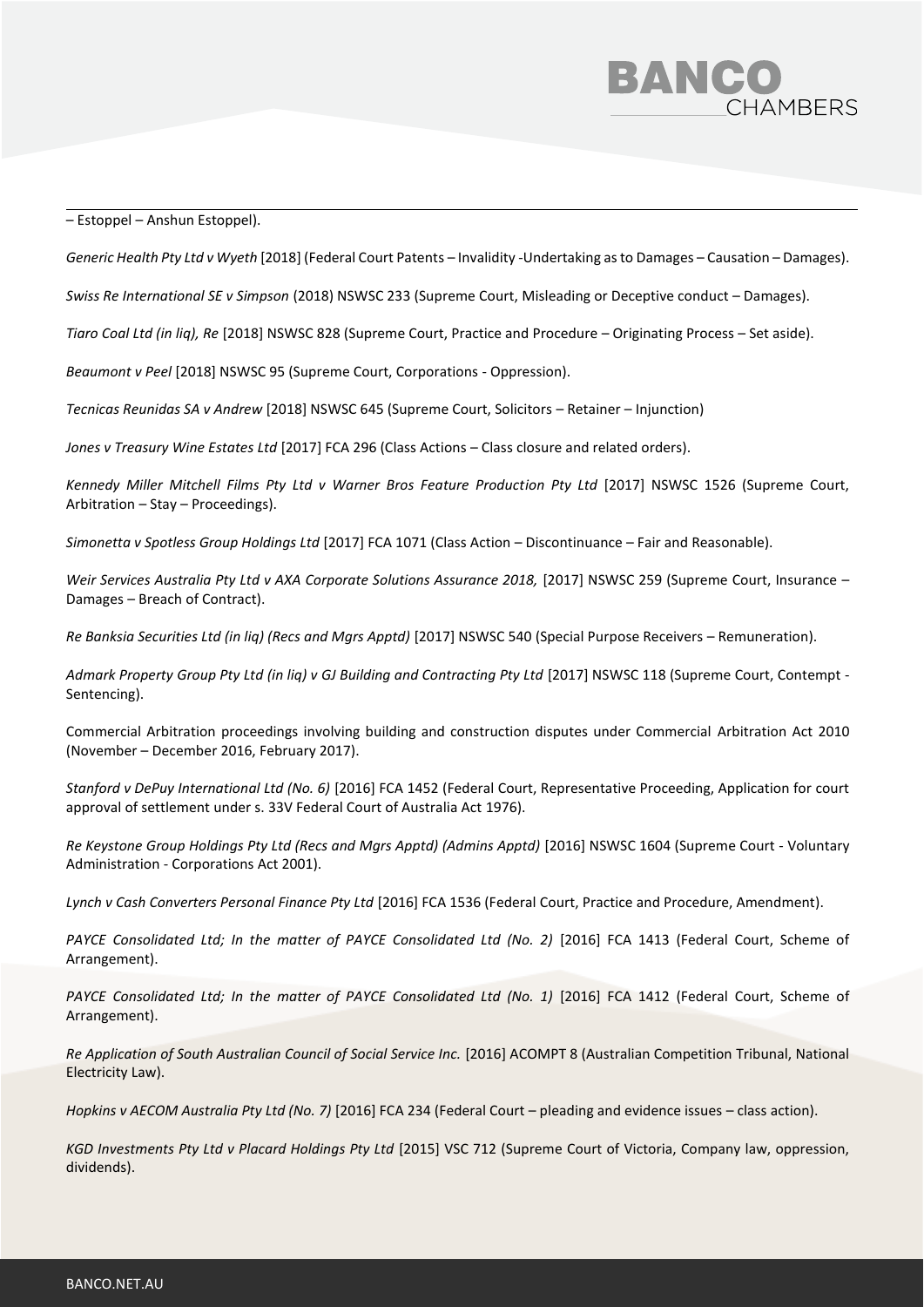

*Re CIC Insurance Ltd (in liq) & Anor* [2015] NSWSC 1518 (Supreme Court, insolvency, appeal under s1321, Corporations Act).

*Stanford v Depuy International Ltd* (March 2015 – June 2015, Federal Court trial, representative proceedings).

ACICA international arbitration hearing (July 2015, Contract and Trade Practices Act issues involving Philippines, Canadian and Australian corporations).

*Milstern Nominees Pty Ltd v Chief Commissioner of State Revenue* [2015] NSWSC 68 (Supreme Court, stamp duties, exemptions, Administrative Law).

*MDA National Ltd v Medical Defence Australia Ltd* [2014] FCA 954 (Federal Court, Scheme of Arrangement).

*Re HIH Underwriting Insurance (Australia) Pty Ltd (in liq and subject to a scheme of arrangement) [2014] NSWSC 484 (Supreme Court, insolvency, application for orders under s562A(4), Corporations Act 2001 re proceeds of contracts of reinsurance).*

*Cudgegong Australia Pty Ltd v Transport for NSW* [2014] NSW LEC 19; (NSW Land and Environment Court, Advance Payment under Just Terms Act); related applications at [2014] NSWLEC 36 (Land and Environment Court); and [2014] NSWCA 224 (Court of Appeal).

*Re Envestra Ltd* [2014] FCA 395 (scheme of arrangement, Federal Court) and *Re Envestra Ltd (No. 2)* [2014] FCA 483 (adjournment of scheme meeting under s1319, Corporations Act).

*Re Commonwealth Managed Investments Ltd* [2014] NSWSC 74 (appearing for Commonwealth Bank of Australia in Supreme Court judicial advice proceedings for a transaction effecting internalisation of management of two listed managed investment schemes).

*Re Babcock & Brown Securities Ltd (in liq) re public examinations* [2014] (acting for examinees being publicly examined in the Supreme Court by the liquidator of Babcock & Brown Securities Pty Ltd (in liq)).

#### **OTHER NOTABLE CASES**

*Ha v State of NSW*; *Walter Hammond & Associates v State of NSW* (1997) 189 CLR 465 (High Court, business franchise licence fees, duties of excise under s90, Constitution).

*Roxborough v Rothmans of Pall Mall Australia Ltd* (2001) 208 CLR 516 (High Court, customs and excise, licence fees, restitution). See also trial proceedings in Federal Court (1999) 161 ALR 253; and appeal in full court of Federal Court (1999) 95 FCR 185.

*National Australia Bank Ltd v Market Holdings Pty Ltd* (in liq) [2001] NSWSC 253 (Supreme Court, winding up, meetings, entitlement to vote).

*National Australia Bank Ltd v Market Holdings Pty Ltd* [2000] NSWSC 1009 (Supreme Court, winding up, creditors, meetings).

*Re United Medical Protection Ltd* [2002] NSWSC 516 (Supreme Court, provisional liquidators, directions, indemnity from Commonwealth) and related proceedings [2002] NSWSC 545; [2002] NSWSC 562; [2002] NSWSC 865; [2003] NSWSC 237; [2003] NSWSC 1031.

*Fostif Pty Ltd v Campbells Cash & Carry Pty Ltd* (2005) 63 NSWLR 203 (Court of Appeal, representative proceedings, licence fees, restitution, litigation funding).

*ASIC v Citigroup Global Markets Australia Pty Ltd* (2007) 160 FCR 35 (Federal Court, insider trading, fiduciary relationships, Chinese walls, conflicts of interest).